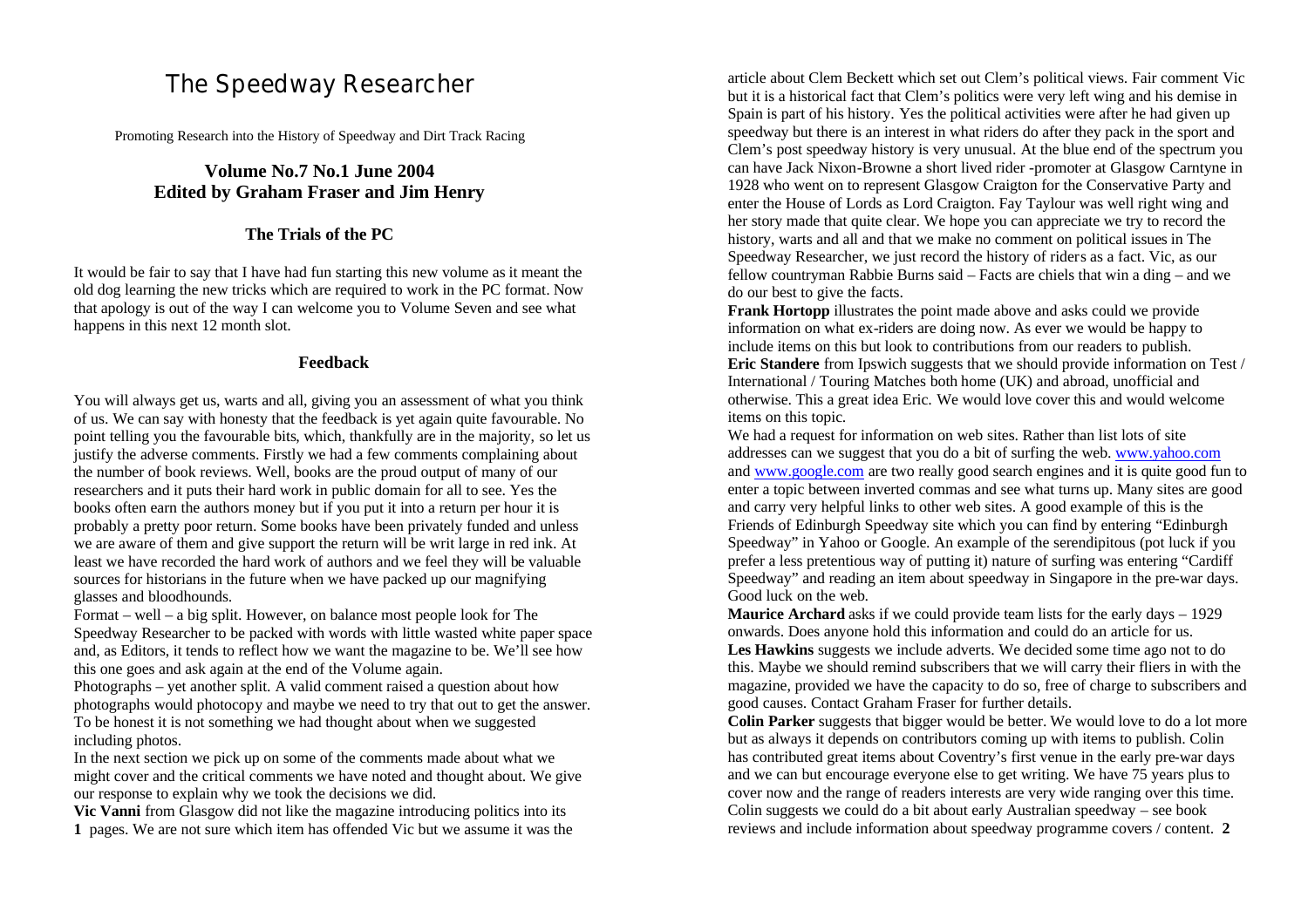(There is a very good website which has illustrations of programme covers www.speedwayswopshop.co.uk )

**Andy Marlow** asks what progress is being made on establishing the Speedway Statistics Society. We can only pass on this one as, much as we would love to, we do not have the time to give it justice. We again make the offer to carry information and assist in any way we can but we do need someone else to make the running on this. Maybe at the end of this volume we will carry a question on the renewal slip that will pose a question or two on the topic. IF we can identify the names of those interested we could publish them and let you folk get together. Andy is looking for contacts in Europe, especially Germany, Russia, Poland, Sweden, Norway and Denmark. ( Suggest you try the Friends of Edinburgh Speedway website as it has lots of links to foreign websites. For a contact in Sweden try Anders Aberg who is a contact for the Swedish Speedway History Society and his website is one of the FOES website links. The Speedway Researcher does not have many foreign subscribers but if you do make contact – please tell folks about us.)

**Jeremy Jackson** asks if we could include an item about speedway brothers. Over to you biography folks – a list would do for starters on this one. Also Jeremy suggests we could include items about riders who have crossed over from other two wheel sports into speedway.

[ Ross Brady and John Louis spring readily to mind as those who have come into speedway. Going the other way only Arthur Browning who moved to road racing (and uses a modified 2 valve Jawa) and Eric Boocock, who has taken up trials, spring readily to mind.]

**Bob Ferry** suggests that we should give more coverage to the 1960s, 1970s and 1980s. We have no objections to doing this and would welcome items which do just this. The sad thing Bob is that for lots of us (Jim especially) this is in the era we have followed speedway and mentally we don't think about it as being history. However, as always, we would be happy to publish items about these now ever dimmer and distant days.

**Anthony Mole**, (before you all ask – the answer is yes) asks if someone could do a potted history of Iwade. A potted history of this track featured in the book written by Norman Jacobs "Speedway in the South-East" published in 2003.

**Colin Greenwell**, 71 Skippers Lane, Normansby, Middlesbrough, TS6 0JE suggests that we could include an A-Z of pre-war riders. A tall order Colin! If you want an almost complete  $A - Z$  list for Scotland in the pre-war days I can refer you to A History of Edinburgh Speedway – Part 1 – The Pre War Years and Glasgow's Speedways: The Pre-War Years. The exercise for the whole of the UK would be a monumental task. Is anyone working towards compiling such a tomb out there?

Colin also suggests that we could include email addresses in our contact details so **3** we will add that to our renewal forms for Volume 8.

# **Ipswich in 1935 – 1936?**

**Keith Farman** suggests that his research indicates that there was a licenced track in 1935 – 1936. Can anyone shed a bit more light on this one? Was it a true cinder or shale surface or was in a grass track posing as a speedway?

# **Roll of Honour Update**

**Andy Marlow**, 15 Thatcher Close, Beaumont Leys, Leicester, LE4 0WE has sent an extract from a Polish website www.zuzel-end w.pl. This list includes Wlodimirez Wolak who rode for Stal Gorzow and was killed in 1957 at Gorzow; Witold Switakowski who rode for Start Gniezno and was killed in 1960 at Rybnik, and, Lesezek Zienkiewicz who rode for Stal Rzeszow and was killed in 1961 at Rzeszow who were not included in the list published a few years ago. Andy suggests that there may be a few more names of riders from behind the old "Iron Curtain" that could be added – any information out there?

# **An Amazing Home Defeat**

#### **Alan Bates** has penned this item.

Most clubs suffer the odd unexpected home defeat from time to time but few can have had such an experience as West Ham did on Tuesday  $19<sup>th</sup>$  August 1952. The Hammers had just won two away league matches in a row, at Bradford by 43 – 41 on August 9<sup>th</sup> and at Norwich by  $43 - 41$  on  $16<sup>th</sup>$  August. They had also drawn 42 all at Wimbledon on the night before the visit of Wembley to Customs House Stadium that Tuesday in question.

The Hammers had already beaten the Lions in the East End in May by 48 -33, but had been thrashed at the Empire Stadium by  $60 - 24$  on July 3<sup>rd</sup>. In view of these three excellent away performances on the trot, West Ham must have been full of confidence before facing their London rivals yet again.

On a very cloudy evening things started to go wrong for the Hammers in the very first heat, when Malcolm Craven's engine cut out at the gate and elft Eric Williams and Tommy Price to take an easy  $5 - 1$  over Kid Curtis. Wally Green won heat two from Bob Oakley and Trevor Redmond so Wembley led  $8 - 4$ . In heat three there was a rarity of a fall from Jack Young who came down at the first bend and was excluded from the rerun. Freddie Williams and George Wilks won this with ease after Pat Clarke had overslid when trying to pass and so another  $5 - 1$  put the Lions  $13 - 5$  in front.

Another 5 – 1 for Lions looked on the cards in heat four but Cliff Watson overtook Bill Kitchen but he could not catch Tommy Price giving the visitors  $a$  4 – 2 heat win. Kid Curtis led for half a lap in heat five but Trevor Redmond and Bob Oakley sailed past and stayed ahead to the flag for another  $5 - 1$ . Heat six ended up with 4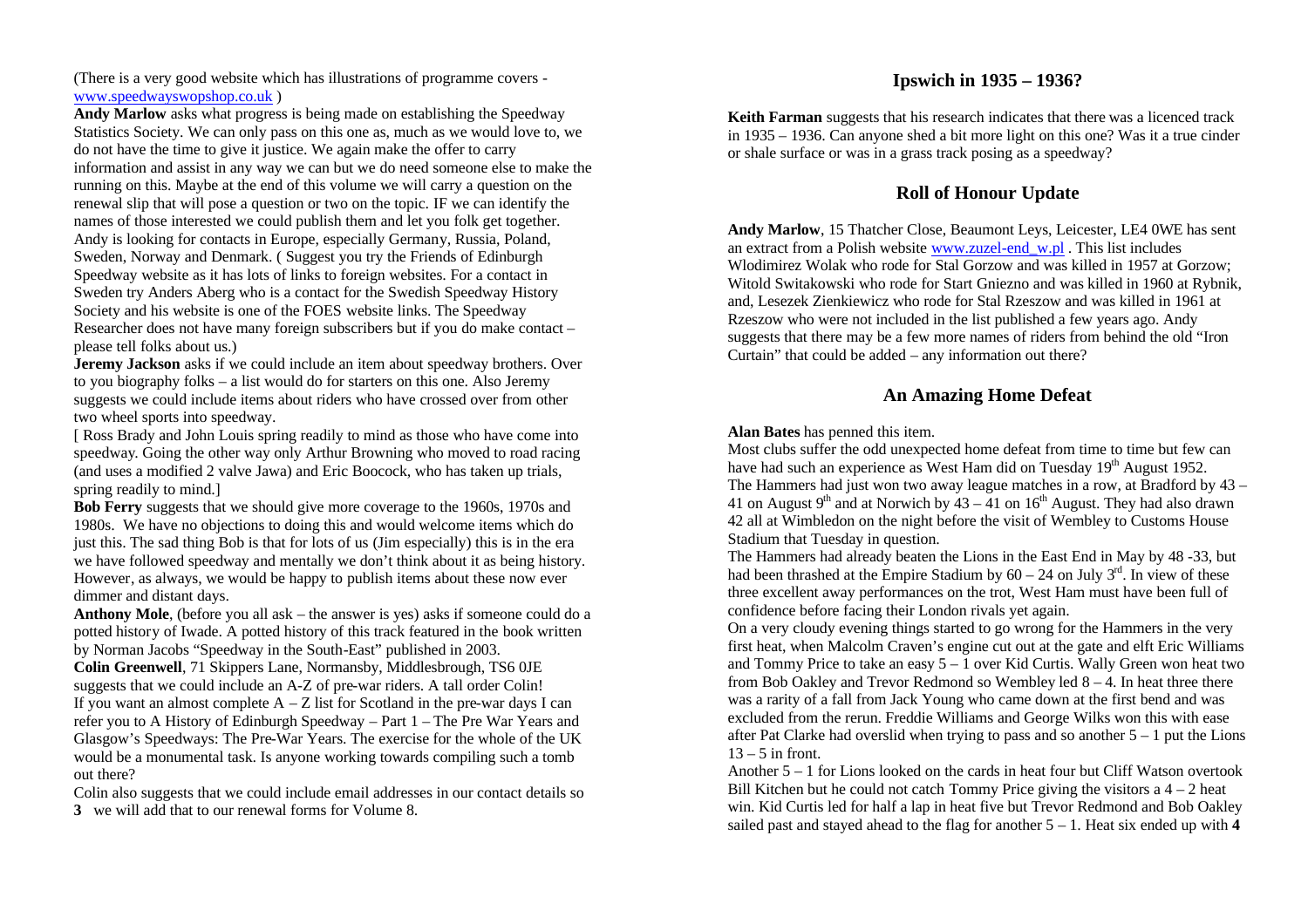the same score in Lions favour. This time Freddie Williams and George Wilks had an easy win over Wally Green and Wal Morton to take the progressive score to West Ham 9 Wembley 27.

Jack Young had gashed his knee and wrecked his bike in the opening heat fall so he had to come out on a spare machine. He was down on power and finished a poor third to Tommy Price and Eric Williams who bagged yet another Lions  $5 - 1$ .

Jimmy Gooch became the first Wembley man to fail to score in heat eight and the Hammers duo of Howdy Byford and Wally Green followed home Bob Oakley for a 3 all to make the score West Ham 13 Wembley 35.

Freddie Williams won heat nine and George Wilks brilliantly overtook Kid Curtis and Malcolm Craven to partner the Welshman to yet another  $5 - 1$ . No respite for the Hammers in heat ten as Tommy Price and Eric Williams gathered their third 5  $-1$  of the night to boost the Wembley score to 45 which was three times the West Ham score.

Pat Clarke was one Hammer who was trying very hard and he split the Bob Oakley / Trevor Redmond pairing in heat eleven after Jack Young had retired from the race. Wembley took another 5 – 1 in heat twelve through Freddie Williams and Jimmy Gooch and yet another in heat thirteen thanks to Trevor Redmond and Bill Kitchen as Jack Young was replaced by Cliff Watson. The ever trying Pat Clarke overtook George Wilks in the last heat but he was well behind Eric Williams and the resulting Wembley  $4 - 2$  resulted in a final score of West Ham 21 and Wembley 63.

Wembley had won nine heats by the  $5 - 1$  margin and Wally Green took the only West Ham bonus point.

# **Can You Help?**

**Bryan Tungate,** 9 Hanover Gardens, Mulbarton, Norfolk, NR14 8AZ, Tel: 01508 578460 is looking for a results chart for the 1953 Coronation Cup competition including the New Cross results. (If anyone can sent us the score chart and league table we will publish this as a centre page spread. )

**Andy Marlow** (address above) is seeking information about the following riders – Martin Scheneewis (Austria) (died 1947); Hugo Rosak (Czechoslovakia); Heman Gunzenhauser (Germany); Lambert Dock (Belgium); Karoly Domjan (Hungary); Tadeusz Koleczek (Poland) (died c.1952); Eugeniusz Zenderowski (Poland) and Andry Krzesinski (Poland).

**Ken Taylor**, 37 Hawthorn Road, Great Clacton, Essex, CO15 4QZ. Tel: 01255 434559 asks How many of the riders shown on the 1936 cigarette cards are still alive?

**Bob Ferry**, 13 West Drive, Cleadon, Sunderland, SR6 7SJ. Tel: 0191 5365064 is **5** looking for heat details of Jack Millen's time as Berwick Bandit in 1978.

(Probably most, if not all, would be in the contemporary editions of the Speedway Star.)

**Peter Jackson**, 41 Riversfield Road, Enfield, Middlesex, EN1 3OH. Tel: 0208 366 3295. is working on statistics for 1957 to 1964. He is seeking heat details for the following Provincial League matches: Yarmouth v Bradford 1960; Newcastle v Rayleigh 18.9.61; Exeter v Newcastle 13.8.62 and Exeter v Bradford 30.7.62. **M.W. Howes**, 33 Falkland Close, Hellsdon, Norwich, Norfolk, NR6 5QZ Tel: 01603 484032 is seeking speedway origins in Argentina, Egypt and other obscure countries. (Not sure how best to advise you on this one other than a trawl through some of the early copies of The Speedway News, the Auto, Motorcycle and Motorcycling in the British Library Newspaper Library at Colindale (opposite Colindale Underground) and seeing what they hold by way of newspapers from these countries.

**Don Gray**, "Old Orchard", High Street, Waterbeach, Cambridgeshire, CB5 9JU. Tel: 01223 862279 is seeking details of an alleged speedway star who rode under the name of Alf Chick and was associated with Wembley in 1928/29. (I have information that Alf Chick rode a couple of times at Glasgow White City in 1929 and one at Marine Gardens the same year. A note in my Glasgow book indicates Alf was born in Fulham in London but can't recall where this information came from. JH). Don is also looking for any information on another couple of pioneer Aussies Charlie Gray and Jim Pomeroy, where they rode and what track were they associated with.

**Maurice Archard**, 99 Pulleyns Avenue, London, E6 3NA. Tel: 0208 552 6087 is looking for details of Golden Helmet Match race dates and venues from 1952 to 1960. (The British Library at Colindale has speedway magazines from this era and the events are well chronicled in them.)

**C.V. Chubb**, 38 Stock Street, Plaistow, London, E13 OBY is seeking details of rider / promoters and riders who turned promoter. Let us offer you rider -promoters in Trevor Redmond (Neath, St Austell & Glasgow White City.) and Jack Nixon-Browne (Glasgow Carntyne 1928). Ex riders turned promoter include Bleuy Wilkinson, Frank Arthur, Harold 'Tiger' Stevenson, Don Potter, Frank Varey, Reg Fearman, Wally Maudsley, Bill Bridgett, Peter Waite, Ron Bagley, Eric Salmon, Peter Lansdale, and Len Silver to name but a few. Any more offers? **Keith Farman**, 230 Beccles Road, Gorleston, Great Yarmouth, NR31 8AH. Tel: 01493 668139 is seeking information on the real name of Tich Osborne who held the Norwich track record in 1931 and was killed in a car crash in 1933. (What about coroners records – full name and address of the victim would be held.) **Mike Kemp**, 33 Town House Road, Old Costessey, Norwich, Norforlk, NR8 5BS, Tel: 01603 746557 is looking for photographs of Max Grosskreutz and Dick Wise from pre or post war days. Mike will cover costs of making copies. **Tony Steele**, c/o The Speedway Researcher is seeking details of any films of speedway – 8mm or 16mm. Tony is particularly interested in copies of action from any past World Finals. **6**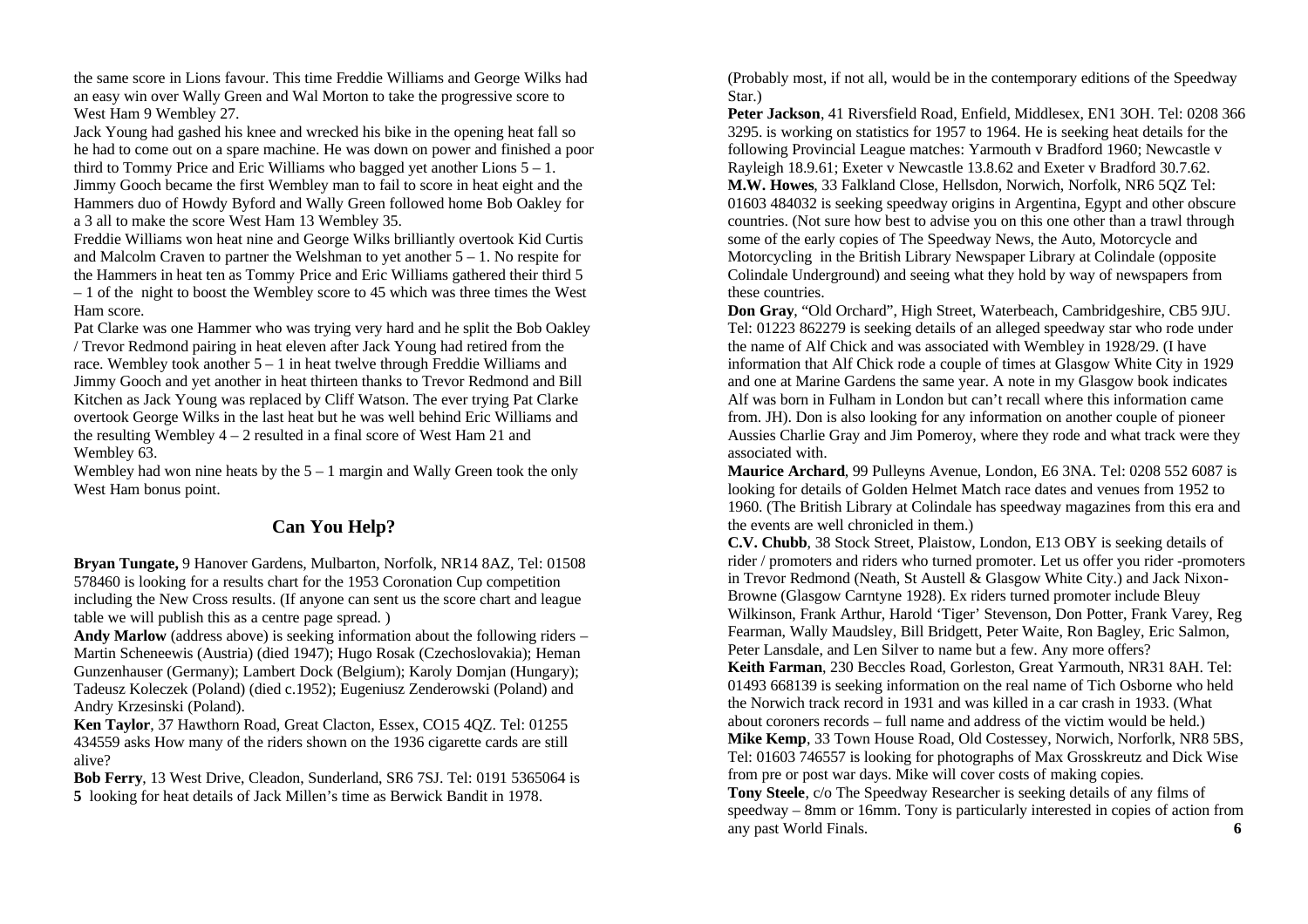**Adrian Pavey**, 43 Norbeck Park, Cleator Moor, Cumbria, CA25 5RL, Tel: 0773 068 4564 is looking to build up a record of the racing careers of Frank Charles and Aussie Vic Cterctecko who raced in the UK in the early 1930s.

Adrian is seeking any information about meetings in Blackpool in 1929 and 1930. **Bob Ozanne**, 33 Houghton Avenue, Park Farm, Stanground, Peterborough, PE2 8UR, Tel: 01733 765732 is looking for details of the third and fourth placed men in each of the Belle Vue v Preston Northern League match staged on  $11<sup>th</sup>$  April 1931. **Derek Bridgett**, 38 Paris Avenue, Westlands, Newcastle, Staffordshire, ST5 2RQ, Tel: 01782 637970 is looking for details of midget car racing (often referred to as doodle bugs) which featured as part of speedway meetings in the period 1933 – 1939.

**Graeme Frost** 8 Strathbogie Avenue, Findon, South Australia is seeking details of Graham 'Bambi' Royal to supply information to Bambi's son. Andrew Weltch has supplied information that indicates he was with Cardiff in 1952 and 1953 but tried his hand at Yarmouth and Exeter in 1951. Can you help with details of the 1951 action. Maybe Bambi's son will let us know why his father used this name as Bambi himself would would not give out this information to the Cardiff programme feature writer in 1952. Graeme Frost can be contacted via email on graemf@chariot.net.au

Graeme is also looking for information on the UK career of Bill Maddern, in particular his time with Bristol and Yarmouth in response to a request for information from Bill's daughter. For information Bill's real name was Thornton Alexander Maddern and he was born 26.2.1915 and died late in 2003.

**Jonathan Burrows**, Flat 61, Beverley, The Park, Sidcup, Kent, DA14 6AN Tel: 020 8309 6958 is still seeking copies of a video of the whole series of King Cinder which was never released as a commercial venture by the BBC.

**Colin Parker**, 59 Clinton Lane, Kenilworth, Warwickshire, CV8 1AS, Tel: 01926 854852 is looking for details of the alias names used by riders in 1936 when they raced at unlicensed tracks.

**Pete Ross**, 75 Hennings Park Road, Oakdale, Poole, Dorset, BH15 3QX, Tel: 01202 241086 is seeking details of pre-war grass track racing in Dorset. (Can we suggest that you start by consulting a couple of magazines – MotorCycle and Motorcycling. Both provide details of up and coming grass events during the era you are interested in and meeting reports of a few after the event. There is every likelihood that the meetings will be reported in local newspapers and we can only refer you to the Newsplan directories (which will indicate local holdings ) and Colindale. **The Editors.**

Pete is also looking for information about the New Forest Training School at St Ives, Ferndown, Dorset.

**Alan Jones**, 24 Purbeck Avenue, Shepshed Loughborough, Leicestershire, LE12 9HD, Tel: 01509 561521 is seeking heat details for the Shelbourne v Leicester meeting staged on 27.5.1951 to complete a full statistical record of every match **7** involving Leicester Hunters.

**Andy Marlow**, address above, Tel :0116 235333 is looking for heat details for the following World Championship Qualifying Rounds: Abensberg (Germany) 17.5.1953; 23.5.1954; 13.6.1955; 26.5.1957; 18.5.1958. Osijek (Yugoslavia) 1.5.1955. Unknown venue 1.5.1956. Oslo (Norway) 24.5.1957. Vienna (Austria) 18.5.1958. Oberhausen (Germany) 1.6.1958. Kranj (Yugoslavia) 31.5.1959. **David Selby**, 34 Paddock Drive, Chelmsford, Essex, CM1 6SS, Tel: 01245 464922 is looking for heat details for meetings staged in 1963, both National League and Provincial League. (Can we suggest that you will find this information in the Speedway Star and News which should be available in Colindale. Copies of the SSN for this era are still relatively easy to obtain so keep an eye out at collectors fares. **The Editors**)

**Jeremy Jackson**, 85 Park Way, Fairfield Park, St Austell, Cornwall, PL25 4HR, Tel 01726 66484 is looking for details of Ivan Mauger's visits to the Cornish Stadium, St Austell.

**John Scrutton**, 4 Clovelly Drive, Norwich, Norfolk, NR6 5EY is looking for heat details for the following Norwich away matches: 1946. Middlesbrough 13.06; 4.07. Newcastle 8.07; Sheffield 22.08;12.09.

1947: Wigan 4.08. 1948 Middlesbrough 15.04;1.07; 29.07;9.09. Sheffield 17.06;5.08. Newcastle 19.07. Fleetwood 28.09 (times). 1950 Sheffield 31.08. Plymouth 18.05. 1951 Newcastle 15.06. Southampton 27.04.

**Kevin McGuire**, 48 Wheatcroft, Hanover Street, Batley, West Yorksire, WF17 5BW, Tel 01924 470769 is seeking details of a magazine entitled "Speedway" from around 1978.

**Hugh Vass**, 111 Arthur View Crescent, Danderhall, Midlothian, EH22 1QS is looking for full meeting heat details for the following fixtures staged in 1950: West Ham v Harringay 29.08; v Bradford 12.09. Aldershot v Rayleigh 31.05. Oxford v Tamworth 19.05; v Halifax 25.-5; v Aldershot 1.06; v Tamworth 8.06. Rayleigh v Aldershot 9.05; v St Austell 22.08. St Austell v Aldershot 9.05; v Aldershot 22.08. Tamworth v Poole 31.05. Hugh is also seeking heat details for all Stoke home League and National Trophy matches in 1950.

**John Jarvis**, 104 Pound Road, Bristol, BS15 4QH is still looking for any track details that may have been missed out of the first edition of Homes of British Speedway. Items such as tracks missed or missing years of operation.

# **The Steel Plate Starting Grid**

Way back in the 1950s riders racing in the UK did not start from the track surface as they do now. The start grid was a ribbed concrete surface which often upset visiting foreign riders not used to this material.

Concerned about the starts dominating meetings leading to runaway wins Ian Hoskins, then the promoter at Glasgow White City based Glasgow Tigers came up with the idea of handicapping riders by making them start off from a steel plate **8**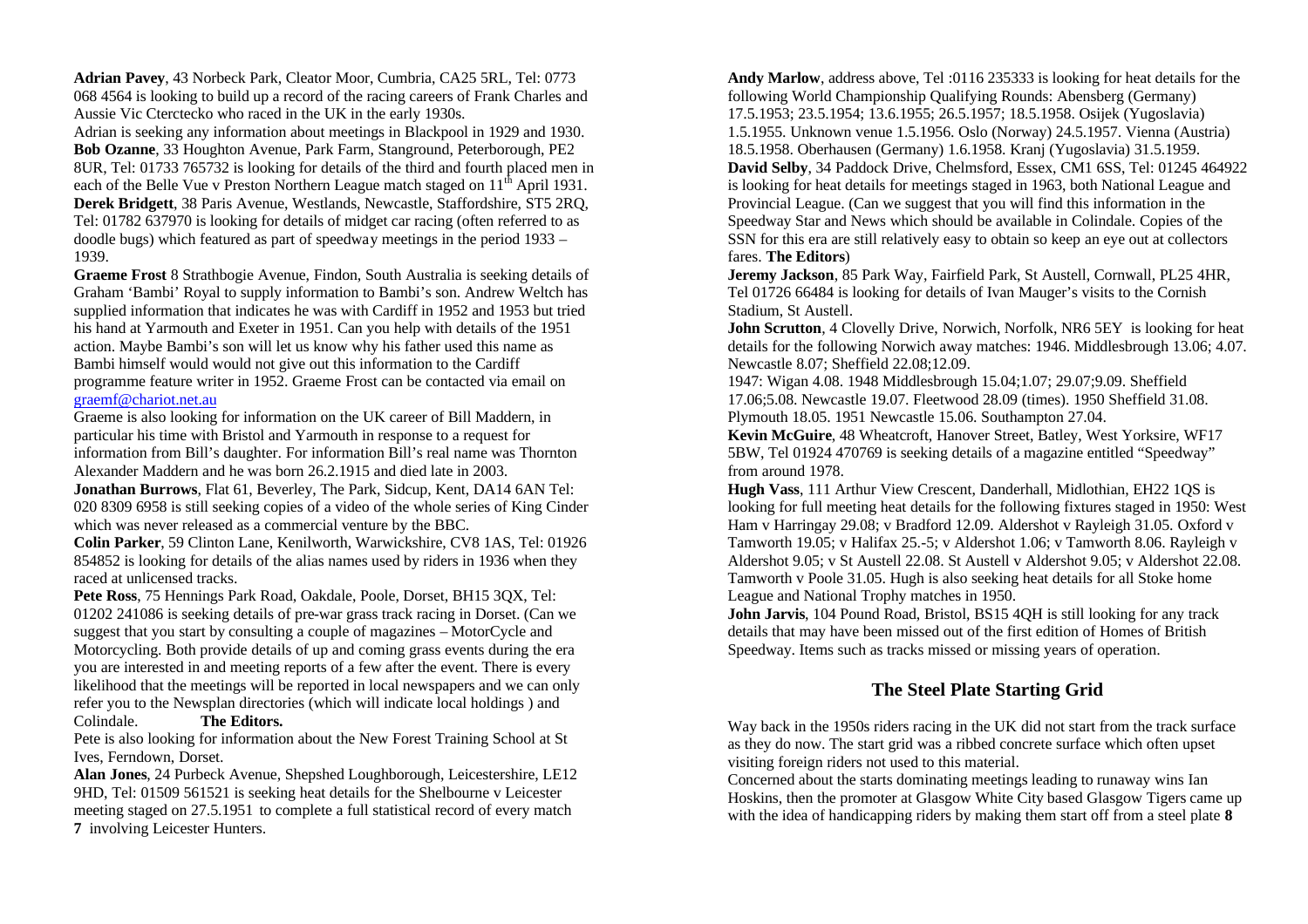surface. The steel plate did not provide as much grip as the concrete and would mean riders normally fast out of the traps would be slow off the mark and would have to come from the back.

Ian canvassed his idea and even staged a demonstration race at White City in July 1953. He used three of his men, Tommy Miller, Ken McKinlay and Junior Bainbridge and one Edinburgh Monarch – Bob Mark. Miller and Bainbridge went off the steel whilst McKinlay and Mark used the concrete. Tommy, despite the handicap, won from McKinlay, Mark and Bainbridge. Ken soundly outgated Tommy but Bob reported that he lifted and wasted his advantage. Despite this Bob thought it was a good idea and suggested it should have a trial in a full meeting. The idea was shelved as Ian could not drum up enough support. Ian tried to reintroduce the idea in the 1960s but it came to nothing yet again. A concrete grid or steel plate would stop the digging at the gate that many fans moan about on a regular basis. **Jim Henry**

# **The Early Days of Suffolk Speedway Part 3**

We conclude **Keith Farman's** history of the pre-war days in Suffolk. **East Coast Speedway Pakefield 1936**

The 1936 season opened on Whit Monday  $(31<sup>st</sup>$  May) with team handicap racing. Entries included Tiger Lewis, Jim Millward, Ted English, Jerry Williams and Canadian speedway newcomer Eric Chitty. The Secretary was now J.T.Baldwin who had been the timekeeper the previous season but all correspondence was directed to the Bevan Street address of Surtees Garage.

Lowestoft lost to Suffolk  $19 - 25$  over 7 races with Jim Millward the most successful rider gaining two firsts for Suffolk and setting the fastest time of the meeting at 93.2. Five riders attempted to establish a one-lap flying start record. Fred Leavis had to retire because of machine trouble and the fastest time was set by Chitty. His 22 seconds was never beaten. Leavis did win the Handicap Final in a close race with Millward.

The second meeting on  $14<sup>th</sup>$  June saw Suffolk have an easy 31 – 11 win over London. The ever popular Millward broke the track record setting the new mark at 93.4.

Eric Chitty took a first and a third for London. Eric, who was struggling in his first season in England, did eventually become the top Canadian rider, making the grade with West Ham, a team he captained after the war.

It was reported in the Speedway News that Eric was sadly disillusioned so far as the prize money was concerned. Nevertheless after the meeting he was one of the many riders who enjoyed the hospitality of the Munnings family and Mrs. Munnings' famous home made wine.

Tiger Hart and his Provincial League side were advertised to race against Jim Millward and his East Coast team on  $28<sup>th</sup>$  June but there is no report of this fixture in the local press.

A large crowd watched the Gigantic Race Meeting on  $12<sup>th</sup>$  July helped by the fact that the admission prices had been reduced to one shilling and six pence (7.5p) with children being charged half that. Jim Millward was once again the top rider with Tiger (Phil) Hart crashing in his last race. One other rider of note who gained a third place in one of the heats was P.Lansdale who I am sure would have been Peter Lansdale who became a speedway star with Plymouth and other tracks after the war.

Jim Millward, Tiger Lewis, Tiger Hart and Ted English were advertised to appear on 2nd August but again no reports can be found for this meeting in the local press. The final meeting was held on  $16<sup>th</sup>$  August 1936 with Jack Sharpe, the Australian test rider, top of the billing. Wembley's Millward, Hackney Wick's Tigers, Hart and Lewis, and a South African by the name of De Le Porte were also booked to ride.

Sharpe reverted to his East Anglian nom de plume of Smythe, a name he had used in the past at Norwich, Bradwell and Yarmouth in the days when he was learning his trade.

An admission gate was sited on the side of the field near the Caravan Park and later a new, loudmouthed committee member persuaded them to put another gate on the north side. It seemed that despite the crowd numbers increasing the takings were decreasing. The reason for this was that the new committee member had been helping himself to the customers' cash.

After this meeting the promotion went bust, but, they had been pioneers establishing the first ACU permit venture in Suffolk.

In 1938 Jim Millward, who had been such a favourite, opened an ACU licenced track in his home town of Newmarket. Newmarket is known to have staged meetings in 1932 as there are reports of Arthur Reynolds (Fred Leavis having been injured in a track crash at this venue in that year.

#### **Other Events**

The Lowestoft boys also raced at various Sports Days when they would appear and stage a few races. Venues included Wymondham, where the riders raced on a very wet surface and wrecked the local vicarage lawn, and Attleborough where the track was on land owned by the father of Harry Edwards who is raced for many years after the war.

#### **Conclusion**

This completes the article by **Keith** and in the next edition we will start to take a look at the shale activity at Yarmouth and the history of the Bloaters who were based at Caister Road, that tricky wee track that was the graveyard of so many visiting teams, especially those based in Scotland.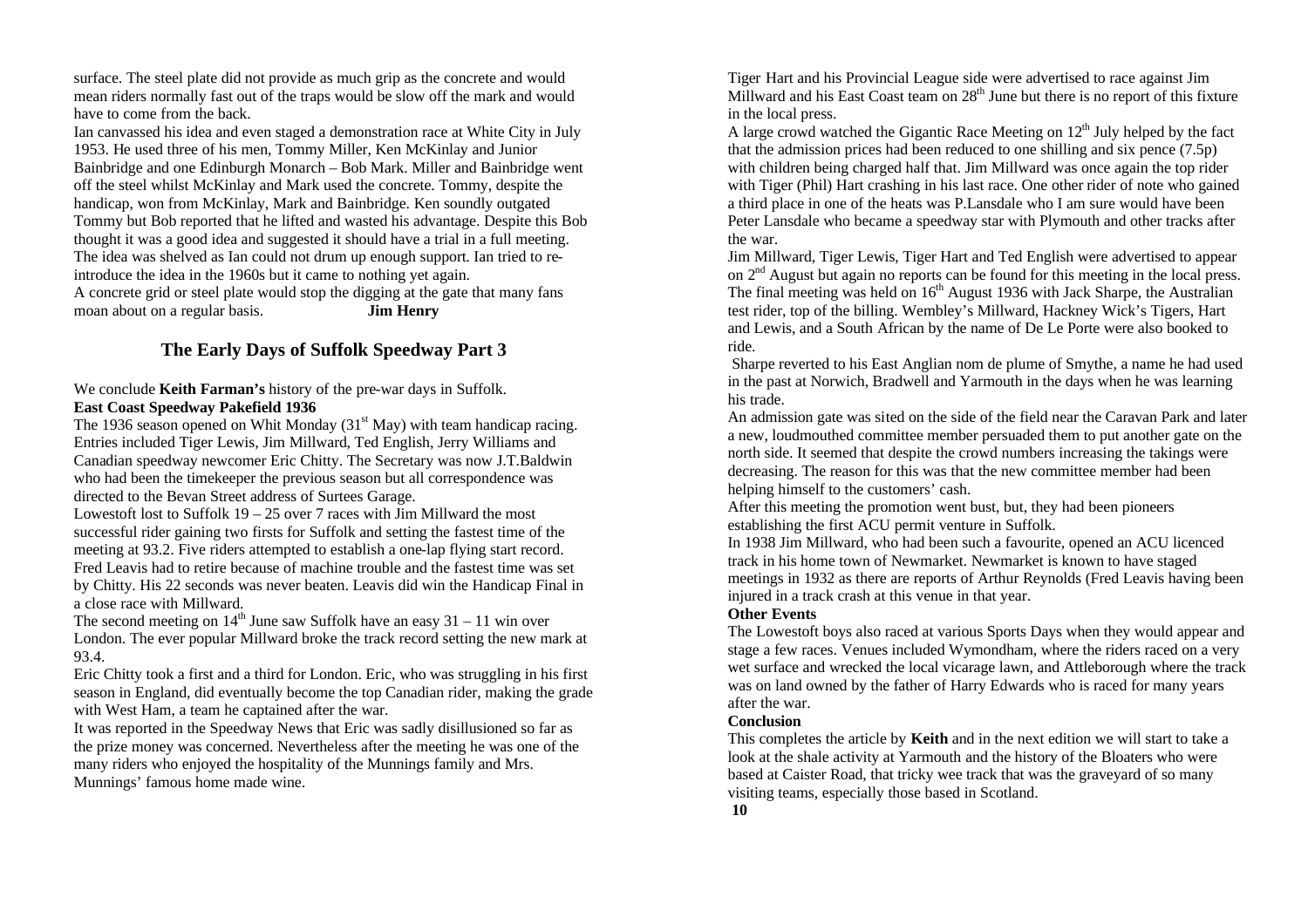# **Team Nicknames**

In the last edition I posed the question as to whether speedway was the first sport to use team nicknames. The answer is an emphatic no. **Alan Bates** and **Andrew Weltch** both have provided details which confirm I was writing rubbish. However, to be fair, I did put my head over the parapet and did suggest that someone with a bit more knowledge of sport would put me right. Alan includes an item from a magazine published in 1911 which carried photographs of action at a football match which referred to The (West Ham) Hammers and (Norwich) Canaries. Andrew tells of ice hockey's London Lions defeating Glasgow Mohawks in 1929 – 30 season and goes back to Canada in 1898 to refer to Montreal Victorias. To add weight to his comments Andrew quotes an American football reference of 1904 which mentions Canton Bulldogs and Massillon Tigers and baseball in 1869 when there was a team called New York Knickerbockers and in 1883 a team were known as Cincinatti Red Stockings.

There, as they say, you have it. Speedway wasn't the first. However they were ahead of the game from rugby and cricket. **Jim Henry**

# **Stock Cars and Midget Cars**

**Andrew Weltch** has written to us suggesting that we cover stock cars and midget cars. In their early days these four wheeled sports used speedway tracks but there the similarities end. The Editors have considered this suggestion but feel that these two sports are outside the remit of The Speedway Researcher's aims and objectives and decline to move in to cover those two sports. We will publish specific requests for information about midget car events which are integral to the history of a particular speedway venue or rider but we don't want to any much greater involvement. **The Editors**

#### **Publications**

#### **Speedway in the North West**

The map of the UK that hangs in Tempus Publishing Ltd's office must be changing colour at an alarming rate as they knock off another area in their "Speedway In" series of publications. (The big gaps must be the Midlands, and the Eastern part of England north of East Anglia and it is high time someone filled them in too.) In the latest offering from Tempus, which is written by **Adrian Pavey** assisted by **Tony Jackson**, the Tempus crayon has covered from Manchester north to the border and almost everything west of the Pennines.

The latest book maintains the high standard of the previous publications and adds to the store of speedway knowledge in a very readable format for many hazy **11** 

venues in an area that has little by way of live breathing speedway tracks today. The hazy venues include the tracks in Barrow in Furness, Whalley, Preston, Blackpool, Carlisle, and Fleetwood.

It probably answers a question I've had for a while as to who the Willie Wilson that raced in the pioneer days in Glasgow was. Adrian mentions a gentleman of this name active on the grass in the Whitehaven area at the appropriate time so I make the big assumption they were one and the same person. You just never know what these books are liable to turn until you get your nose into them.

Adrian goes a wee bit wider than the speedways themselves and has a look at the career of Frank Charles and Bill Kitchen's family connections. He even looks, albeit very briefly, at the famous midget cars associated with the area because their manufacturer, Harry Skirrow, lived in the area and covers a bit of the local grass track history as well..

Speedway in the North West has a whole host of photographs to illustrate all the eras covered by the book, many are probably unique to this publication. I thoroughly enjoyed this book and it was devoured in a few evenings of serious reading. Without reservation I urge you to add this to your collection. Published by the aforementioned Tempus Publishing Ltd, it is priced £14.99 plus P & P, and can be obtained from the publishers at The Mill, Brimscombe Port, Stroud, Gloucestershire, GL5 2QC. **Jim Henry**

#### **History of Australian Speedway**

This book was so popular that it was quickly out of print and it may prove difficult to get hold of in the UK although the publishers did have a special offer which was advertised in the Speedway Star a few weeks ago.

**Jim Shepherd** has set down a history of all the facets of speedway in Australia so it covers not only solos – what we would think of as speedway – but also sidecars, midget cars, stock cars, sprint cars and sedans. However, a great deal of the information is about the solos and the very early days, even before the watershed year of 1923 which is taken as the start of speedway as we think of it today. The book is a mine of information and is packed with loads of interesting illustrations of track action, portraits of participants and promoters, photos of venues and programmes.

The vital statistics section gives details of Australian championship winners and a potted history of the Australia versus England / UK test matches. It includes a list of various tracks and has a where are they now section which is a wee bit depressing at times and an Australian Role of Honour.

It would be nice to think that this book might spark off a bit more interest in the history of solo speedway in Australia as there is probably scope for a more detailed follow up.

All I can sum with is  $-1$  you can get this book, and it may be difficult get a hold of a copy unless it goes to a reprint – do so. **Jim Henry**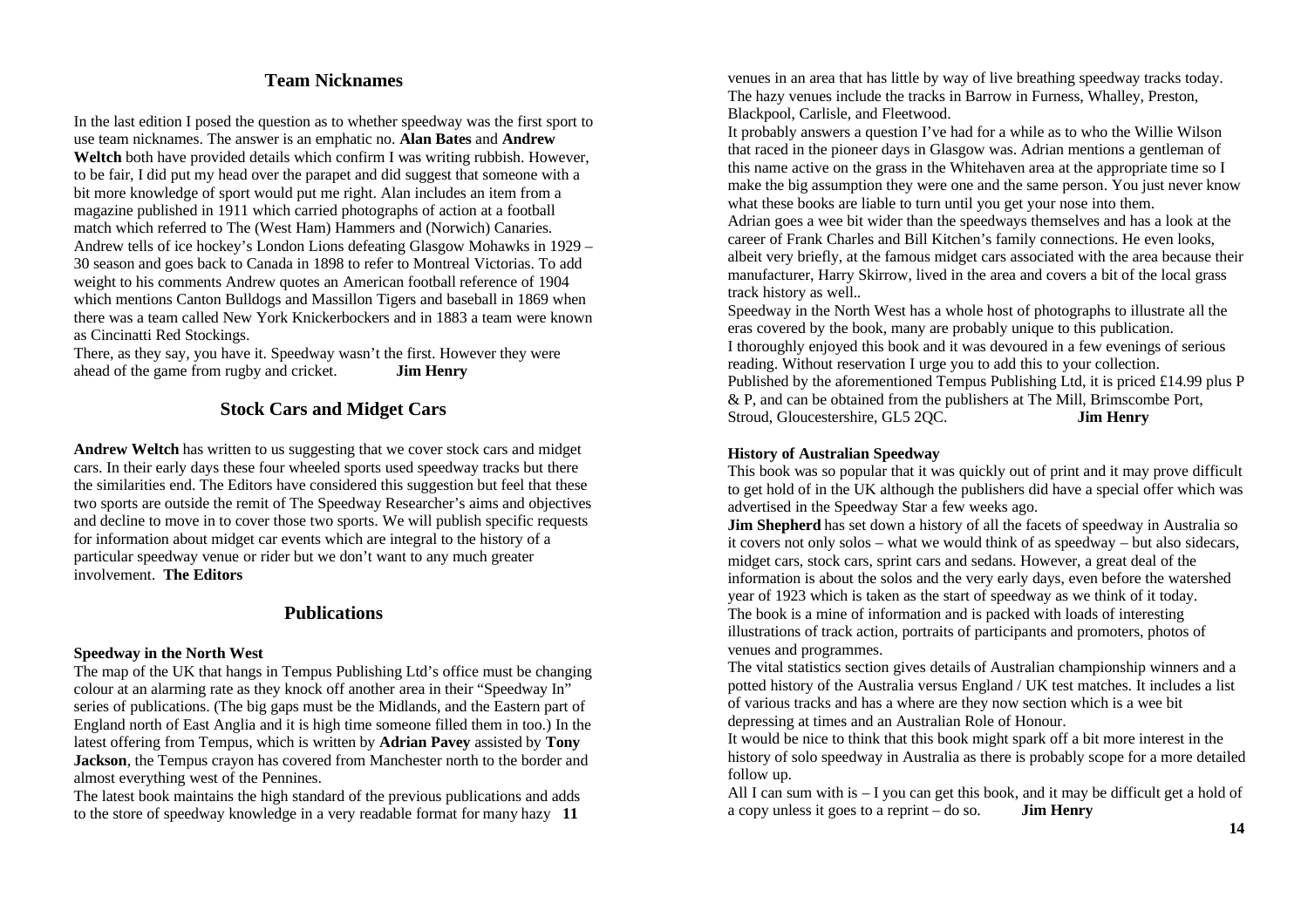#### **Tempus Speedway Yearbook**

For publishers who seem to fight shy of potentially excellent publications because of the statistical content, Tempus have mended their ways somewhat with this bulky compendium edited by Robert Bamford. The date on the cover suggests it covers 2004 (just like Stenners Annual before it) but obviously it tells all about last year (as the story of 2004 is emerging before our very eyes) and it does it in an amazing amount of detail. This probably the closest we get to a Speedway Wisden in this era, all that is missing is the heat details on a match by match basis. I could list all the items it includes but it is so comprehensive that is rather pointless. I could go on about what it doesn't have but that would be difficult. So – all I will say is that if you are looking for a comprehensive record of the year that was 2003, then shell out your £17.99 plus postage and packaging and order one up from Tempus. **Jim Henry**

#### **Breaking the Limits: the Sam Ermolenko Story**

When the history of speedway's first 100 years is chronicled in some twenty odd years time (19 if you are in Australia) there will be many names that will enter the riders "Hall of Fame" but I suspect that Sam Ermolenko will not, in most fans' view, rank along with the likes of Bluey Wilkinson, Barry Briggs, Ove Fundin or Ivan Mauger – which is a shame.

Sudden Sam has for over 20 years been a star rider, World Champion and a great ambassador for our sport. I hope this book will raise Sam's profile, in this his last competitive racing year, and help lift what has been a great career into one which sticks in the memory of those who have frequented the speedway terraces. Brian Burford, who has previously written the biography of the Moran Brother, has followed a similar chronological method of detailing the Ermolenko story from growing up in the US through his British and European speedway career. However, what makes this book particularly useful to speedway historians and fans alike is that Sam's own words are liberally sprinkled throughout its pages. Add to this family photographs from his childhood to the present and you have an autobiography in your hands.

This is a book which reveals new insights into Sam the man, as well as giving his personal view of key aspects of his career, well worth the price which ever format you buy into.

Book written by Brian Burford and Sam Ermolenko. Hardback £19.99, Paperback £14.99 both plus P & P from Tempus.**Graham Fraser**

#### **Speedway through the lens of Mike Patrick**

I would be surprised if there many readers of The Speedway Researcher who do not have one of Mike Patrick's speedway photo-books on their bookshelves. He has been an institution on the speedway scene for many decades and although his photographs continue to grace the Speedway Star and many speedway **15** programmes, this is the first new book for quite a number of years.

This is a softback large(ish) format all-colour book. It splits up, what Mike thinks are amongst the best of his collection of over a million speedway photos he has taken, into sections around speedway countries and many of their key riders. There are many action shots, as well as portraits of riders carrying out their business in the pits or on the podium. This kind of book you will sit with and marvel at the skill of the rider concerned.

Price £17.99 plus P & P from Tempus. **Graham Fraser**

(Maybe Tempus could tempt other photographers to do a compendium book of their photographs. One photographer – Alf Weedon – springs to mind as the prefect candidate as Alf was the main snapper before Mike.)

#### **Norwich Speedway**

This team history follows those of Southampton and Bristol in the "Images of Sport" series and is written by two subscribers to The Speedway Researcher. Norman has also previously written the some of the Speedway In books and Mike is a long time Norwich archivist and together they have produced a sumptuously illustrated history at The Firs from 1930 until its sad demise in the mid 1960s. The "Images of Speedway" series is primarily a history of individual speedway teams through photographs and images supported by very detailed captions. In this book the Norwich history is divided up into five eras of the team and supplemented by a potted history from each era.

For the nostalgia buffs, aficionados of the pre- 1960s era, Norwich fans still lamenting their passing or those of you just wishing to see the history of racing at The Firs in photograph then this book is for you.

Book by Norman Jacobs and Mike Kemp. Priced £12.99 postage free from Norman Jacobs, 101 Farmleigh Avenue, Clacton on Sea, Essex, C)15 4UL. **Graham Fraser**

#### **10th Yer baws!**

This written by Edinburgh fanatic Gary Lough and chronicles his trip through 2003 and the highs and the lows he encounters as the man who was convinced Monarchs would win the Premier League long before anyone recognised the team was on the way to the title. The book title, for those of you south of the border and all points furth of Scotland could be translated as "I do not think your prediction that Edinburgh will finish in tenth place in this season's Premier League is correct" in a very derisive tone. With minor variations this became Gary's track by track war cry.

The book is not one for the speedway historian – there is much more comprehensive information elsewhere – but it is a look at one fan's world for a season. It is a straight from the heart via the shoulder and it is easy to read. The quote from the book that has had me chuckling is his self description that he is "built like the gable end of a crisp." **16**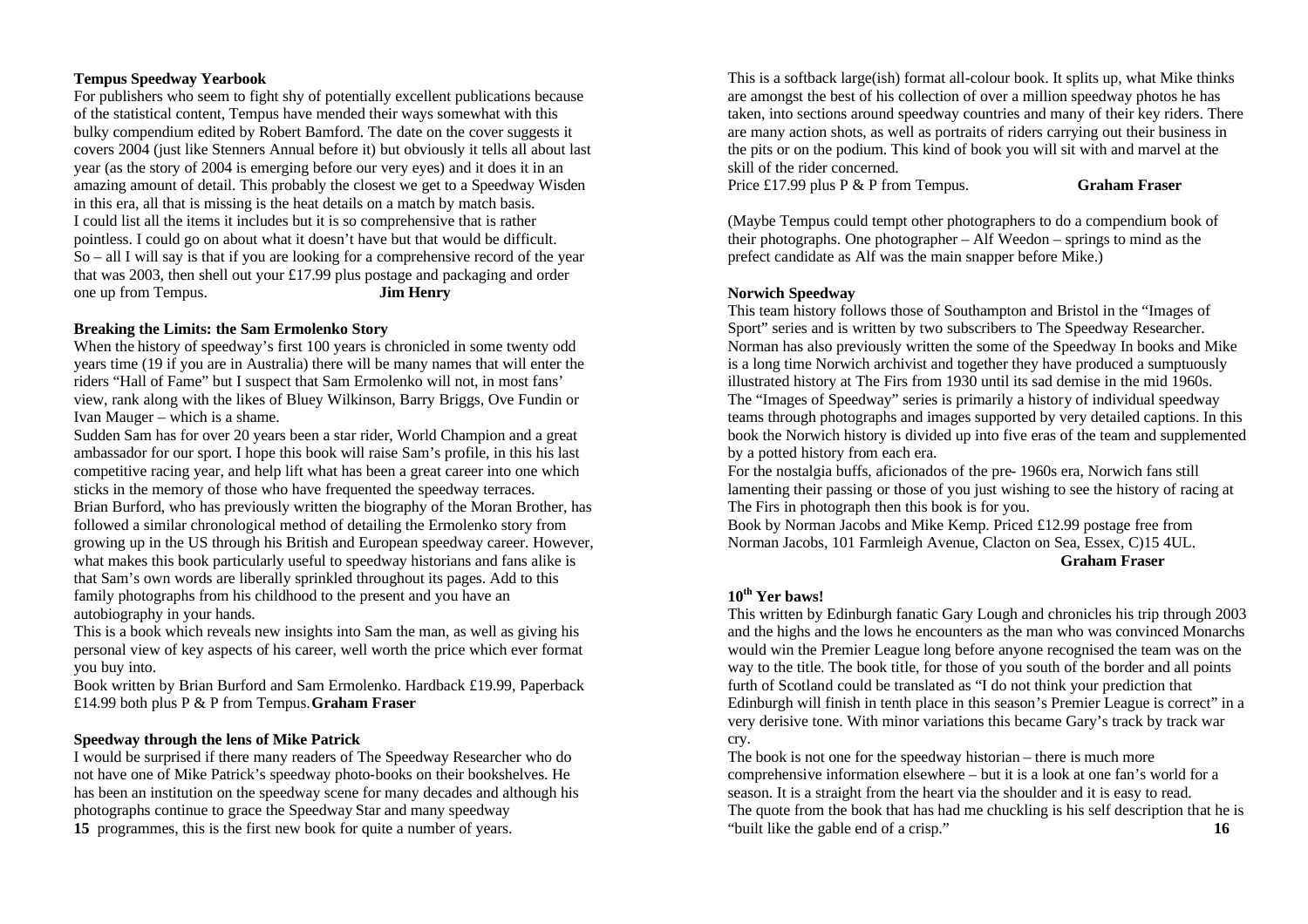Nobel Prize for literature material it ain't but you might find it amusing, hard hitting, rude, or honest depending on your particular interests or the team you support and / or riders you support.

As I am aware of the Edinburgh scene, know the author's love of Edinburgh Monarchs, and the mention I get in the book is reasonably flattering, I have no qualms about saying I did not take long to race through from cover to cover. Book by Gary Lough, 12 Stenhouse Drive, Edinburgh, EH11 3JE. Priced £7.00 P&P £1.00. **Jim Henry**

### **1950 Regional Competitions**

**Alex Broadhurst**, 58 Leonard Road, Chingford, London, E4 8NE, Tel: 020 8531 8553 suggests that the tables should be amended as follows:

North Area - Edinburgh 56 – 27 Stoke; Halifax 53 – 31 Sheffield; Sheffield 47 – 37 Stoke. Alex suggests the Fleetwood v Newcastle fixture was not raced and the match shown as finishing at  $52 - 32$  was a challenge match raced after the closing date for the competition. Alex quotes an item from the Speedway World which said "Note for all those who keep records. The match played at Fleetwood between Fliers and Newcastle was a challenge and not a National League fixture as published. Reason for this was that these teams had this outstanding fixture in the North Shield but owing to Fleetwood being unable to fix the match before the competition ended, two points were awarded to Newcastle with the understanding a challenge match should be run later in the season to compensate the riders for their loss." (Can we ask Barry Wallace and Mike Craven for their comments on this one please.) The tables would be amended accordingly.

South Area – Coventry 48 – 36 Southampton; Cradley 57.5 – 26.5 Coventry; Norwich 57 – 27 Southampton; Norwich 38 – 46 Walthamstow; Southampton 55 – 28 Norwich. Again the tables would be amended accordingly for points for and against.

In the Division One Spring Cup Alex suggests the scores that need correcting are Bristol 74 – 46 Wimbledon and Harringay 67 – 53 West Ham.

Have you spotted any other errors ? If so, let us know and we'll pass on the corrections. **The Editors**

# **Should You or Shouldn't You ?**

Now, every now and then we like to toss a smoking grenade into the arena and let it go off to stimulate a bit of correspondence. How about this one? In a speedway match riders from opposing teams cross the line together and a deadheat is called. Each rider is awarded two and a half points. Does the man who finishes third **17** receive a bonus point?

Equally, what would happen if two riders deadheat for second and third? In the instance should the man who finishes behind his partner receive a bonus point or should they just get half a bonus point? Similarly what should happen if two riders deadheat for third place? Maybe our statistical experts will be able to give us a definitive answer. Bonus points were introduced in the early 1950s to encourage team riding but have they been successful ? That might be another topic you might wish to gives us your thoughts about. As ever we would be pleased to publish the best responses. **The Editors.**

# **75 and Still Going – Speedway in New Zealand**

**Eric Watson** has sent the following item in which he acknowledges the source of much of the information as **Allan Batt** our lone subscriber in New Zealand. Last year, 2003, Britain celebrated Speedway's  $75<sup>th</sup>$  birthday. But did you know that this year New Zealand celebrates its  $75<sup>th</sup>$  Anniversary. The first speedway meeting staged in New Zealand took place on  $9<sup>th</sup>$  March 1929 in the Kilbirnie Stadium in Wellington.

Since then New Zealand has produced a plethora of top class riders, and a few have reached the pinnacle of the sport winning the World Championship Title. The World Championship winners are Ronnie Moore\*, Barry Briggs and Ivan Mauger who between them topped the rostrum a total of twelve times. Other famous kiwi names include Wally Kilmister, Bruce Abernethy, Ron Johnston, Geoff Mardon, Dick Campbell, Trevor Redmond, and Mick Holland. In more recent years Larry Ross and Mark Thorpe are probably the best known New Zealanders. Although it is generally accepted that New Zealand born Johnnie Hoskins started speedway at the West Maitland Showground in Australia in 1923, it wasn't until March 1929 the new sport came to New Zealand. Why it took so long is not known because by that time Kiwi riders such as Stewie St George and Spencer "Smokey" Stratton were already riding in Britain while Jack Arnott, Harry Manghan and Bill Allen were carving out similar reputations in Australia.

A group of Wellington businessmen who heard about the large crowds attracted by the sport were keen to bring it to New Zealand. The venue they chose to launch their activities was a local football park and it was quickly transformed into a Speedway Stadium with an open grandstand built around a cinder track which encircled the soccer pitch. Floodlights giving 120,000 candlepower were erected in time for night racing and the Kilbirnie Stadium was born.

On the opening night a large crowd turned up to see the new sport. Of the twenty five riders competing only four had ever raced on cinders before. However, such was the performance of the newcomers that the four with experience had to really open their throttles to contain the opposition.

In reality it was thought that the Australian riders Max Graham and Gus Clifton who had been brought over to get things going would steal the show. However **18**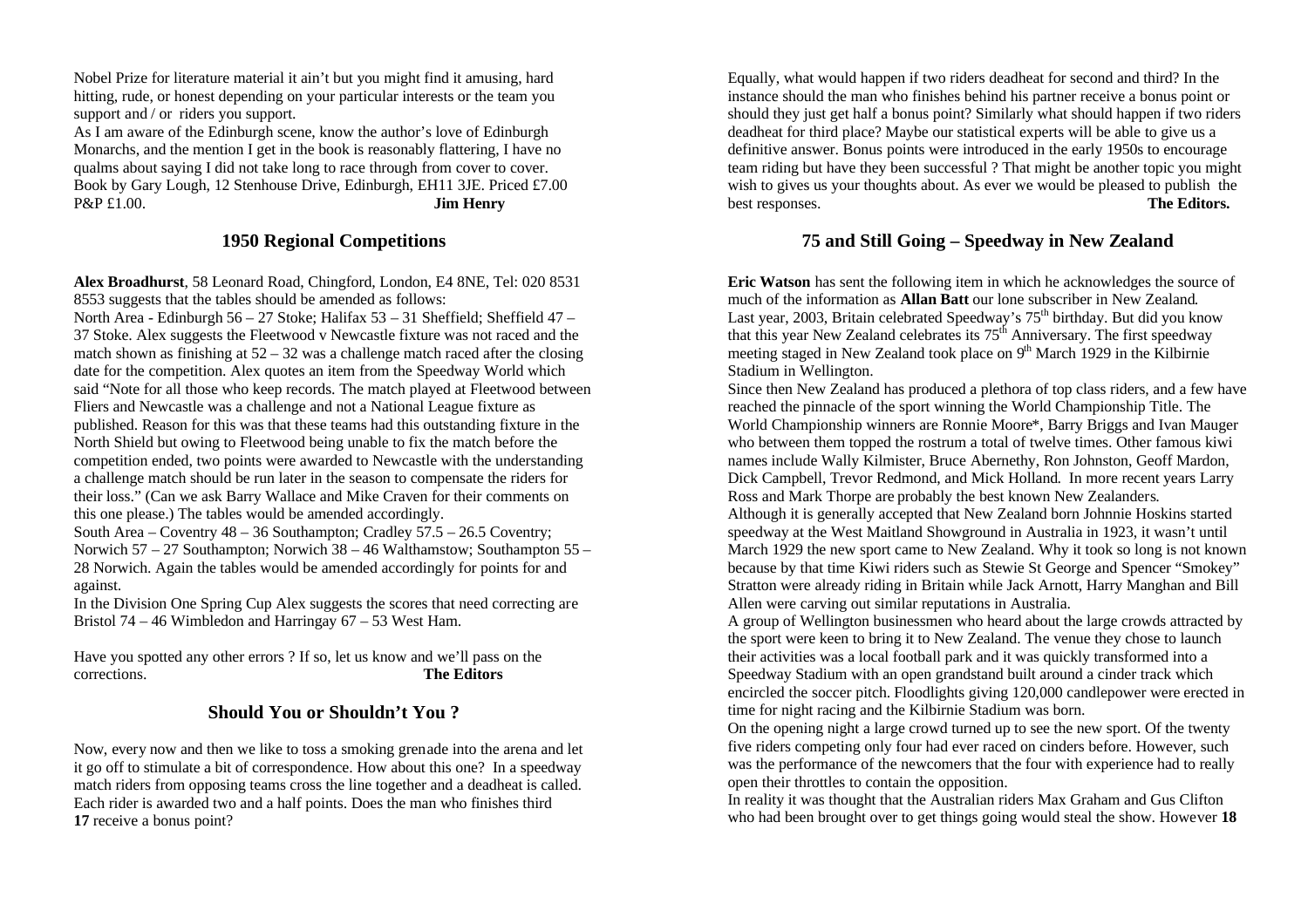Clifton suffered mechanical problems and Graham had to fight hard to hold his own.

The first event of the Handicap Races saw H.D. Ross of Napier enter the record books as the winner of the very first speedway race in New Zealand. No doubt H.D was greatly assisted by his 18 seconds start over runner up Bill Allen while in third place was rider called Tim Wilkinson. The Final of the Handicap saw Norton mounted Bill Allen beat Peter McGee, Ron MacKenzie and H.D. Ross. From his past experience Allen was able to overcome his big handicap to gradually work his way past his less experienced rivals to win the race by a comfortable margin. The Silver Gauntlet Scratch Final for 'B' grade riders next, was won by Eddie Naylor on a Douglas from Bill Harvie, also on a Douglas, with Peter McGhee third on his Harley Davidson. The crowd thought this was the most spectacular race of the night because both riders broadsided around the corners with large plumes of cinders being thrown up. Both Naylor and Harvie seemed to achieve the art of broadsiding extremely well.

The big event of the night was the Golden Helmet Scratch Races. In heat one Max Graham riding against Bill Allen (both on Nortons) put up a terrific display until Allen's bike failed leaving the 'crack' Australian to win alone. Then in heat two Wellington's Wally Kilmister on a AJS was pitted against Palmerston North rider Jack Arnott on a Royal Enfield. Arnott started as favourite because of his previous experience in Australia but Kilmister, who, during the evening had taken to the cinders like a duck to water, was improving with every ride. The great battle anticipated expired when Arnott fell leaving Kilmister to win the heat and earn the right to face Max Graham in the Final.

With the experienced gained during the night enabled the newcomer Kilmister to fight a tight duel over his much more experienced 'Aussie' rival. Both riders raced away from a flying start with Graham taking the lead immediately but he could not shake off the persistent Kilmister. As they entered the third lap the crowd let out a thunderous roar as Kilmister took the lead. However, in the last lap Graham managed to regain the lead and he went on to win the race by a couple of bike lengths.

The meeting showed that several local lads had real talent, especially Wally Kilmister, who would go on to dominate the sport in Wellington and other tracks in New Zealand during the 1930s. Wally also rode successfully in the UK riding for Wembley Lions from 1930 to 1938.

The crowd on that far away evening in March 1929 left the Kilbirnie Stadium well satisfied having seen some great racing and at last Speedway had arrived in New Zealand.

\* To be accurate Ronnie Moore was born in Australia, Tasmania to be exact, but won his championships riding as a New Zealander. Still, no matter how you look at it the Kiwis have had stars and hopefully they will rise again in the future to be a **19** power in world speedway.

# **A Bit More Whimsy**

**Bob Spence**, 27 Jackson Avenue, Leeds, LS8 1NP, Tel: 0113 2667539 offers us this list of town names which link in with the surnames of speedway riders: David BLACKBURN, Bernie LEIGH, Alf WELLS, Dave DURHAM, Terry STONE, Claude RYE, Lew LANCASTER, Harold HASTINGS, Wally HULL, Squib BURTON, Randy BRIGHTON, Jeremy DONCASTER, Ricky SCARBOROUGH, Chris MANCHESTER. (What about Mick POOLE, Dave GIFFORD, Pete READING, Stuart IRVINE, and Tommy YORK Editors.)

**Alan Bates** has really gone to town on the names and come up with the following. The Animals – Track – Foxhall Heath – Manager – Tiger Hart or Tony Mole. Scott LAMB, Harold BULL, Arne (PANDA) PANDER, Robbie BLACKADDER, Lawrence HARE, Carl SQUIRRELL, Jaroslav WOLF, Oliver HART, Kevin BOCK.

The Birds – Track – Owlerton – Manager – Clive Featherby. Wilf JAY, Phil WOODCOCK, David CRANE, Carl BLACKBIRD, Danny BIRD, Dick PARTRIDGE, Gareth MARTIN, Steve FINCH. Les EAGLETON. The Ecclesiasticals – Track – Abbey Stadium – Manager – Simon Cross. Joe ABBOTT, Charlie MONK, Phil BISHOP, John BISHOP, Arthur PILGRIM, Kevin POPE, Luke PRIEST, Ivan CROZIER, Joel PARSONS, Chris CHAPLIN. The Countryside – Track – Meadowbank – Manager – Bruce Forrester. Arthur FORREST, Trevor HEDGE, Wilf PLANT, Ken MOSS, Dave BEECH, George FLOWER, Arthur BUSH, Krister MARSH, Paul WOODS, Roger HILL, George WALL, Roger HILL.

The Townies – Track – Tilehurst – Manager – Mick Blackburn.

Buck WHITBY, Johnny BRADFORD, Stan BEDFORD, Jeremy DONCASTER, Tim BUNGAY, Chris MANCHESTER, Bert KINGSTON, Pete BOSTON, Chris NEATH.

The Elites – Track – Queensway Meadows – Manager – Bert Kingston Marian KAISER, Benny KING, Herby KING, Richard KNIGHT, George MAJOR, Barry DUKE, Drew McQUEEN, Bambi ROYALE. Cyril LORD, Colin EARL. The Noshers – Track – Peamore - Manager – John Belcher Mike CAKE, Nobby STOCK, Charlie OATES, Mark LEMON, Derek COOK, Gary ROLLS, Adrian PEPPER, Ed PYE, Fred TUCK, Paul FUDGE Paul

CANDY.

The Sea Food – Track – Waterden Road – Manager – Dick Fisher. Harwood PIKE, Phil BASS, Bill CODLING, Eric SALMON, Paul FRY, Ron PIKE, Dave MULLETT. (Boy SPRATT (programme spelling error (aka BOYD PRATT )) James COCKLE.

Thanks to you gentlemen but I think we'll underscore this one here and maybe see **20** what else we can come up with in a similar vein in another volume.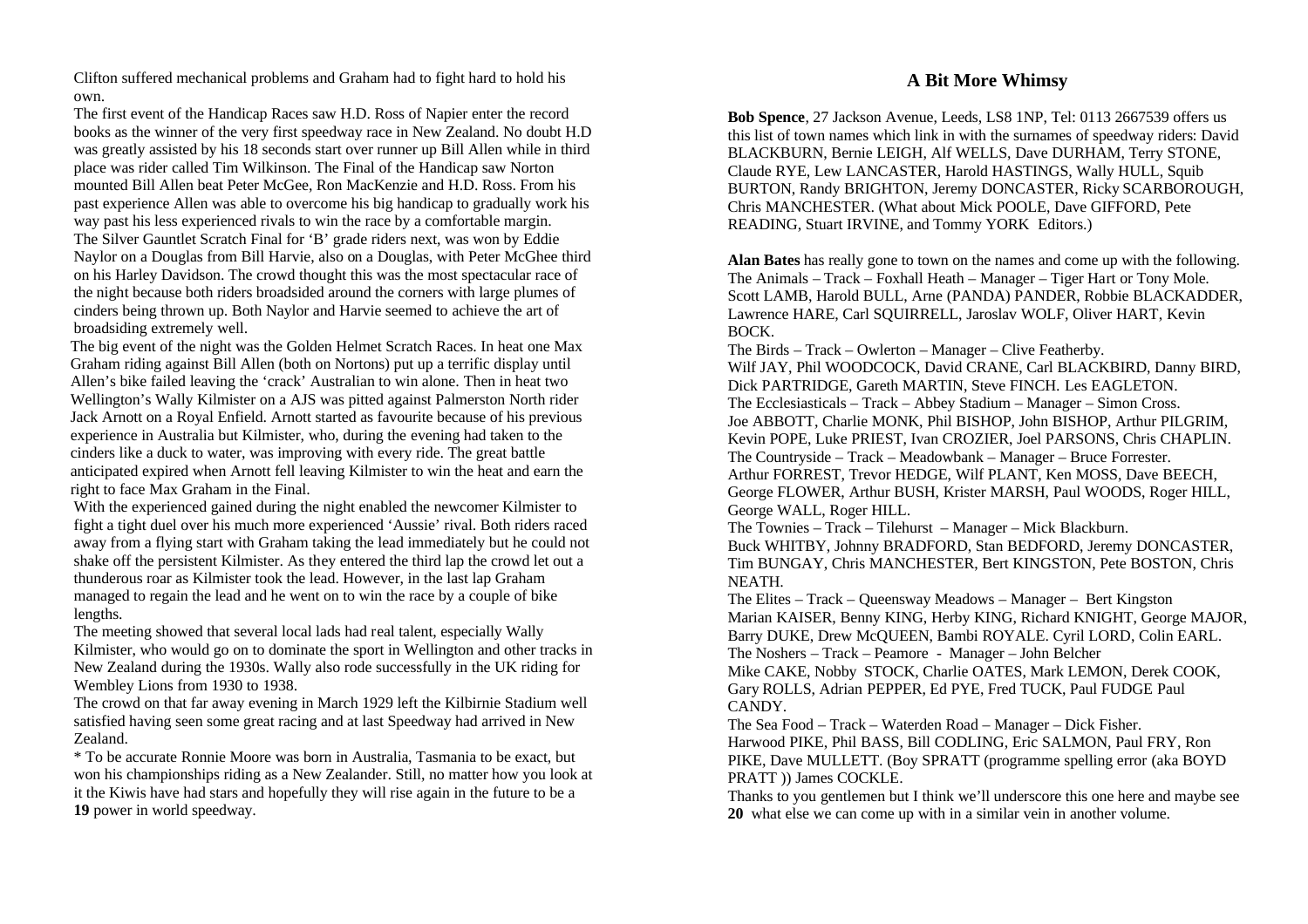# **Peter Craven**

In response to the recent book review on the book about Peter Craven the following contemporary items have been abstracted from the newspapers of the day and are reproduced below.

The following was published in the Edinburgh Evening News on Saturday  $21<sup>st</sup>$ September 1963 under the headline Peter Craven's condition is still serious. And attributed to J.R.S. "The condition of former World Speedway Champion Peter Craven, who received serious head and neck injuries in a three man pile-up at Old Meadowbank last night, was said at Edinburgh Royal Infirmary this afternoon to be "unchanged".

It is understood that he underwent an operation early today.

The smash came in the second last race of the match between an Edinburgh Select and Belle Vue, Manchester. It was expected to be the race of a night of dramatic racing for it brought together Edinburgh star George Hunter and Peter Craven who was World champion in 1955 and 1962, for the second time. Craven was earlier in a thrilling duel. Hunter swept into an early lead and Craven stuck right on his heels for the whole of the first lap. The stadium echoed to the roar of an excited 10,000 crowd.

Then going into the first bend on the second lap the front wheel of Hunter's bike developed a wobble. In his efforts to control it he went into a right hand skid and came off.

#### **Terrific Impact**

Craven, following right behind, had no hope of avoiding the Edinburgh rider, and went right over the top of him. Craven's machine struck the safety fence with terrific impact and the momentum dragged machine and rider along the barrier splintering one of the panels.

Seconds before announcer Don Cummings had begged fans who were leaning on the safety fence at various points around the track to keep clear.

The third man to become involved in the melee was Willie Templeton. Within seconds of the crash the track was swarming with police, ambulance men and track officials as the crowd, who shortly before had been cheering wildly, watched in hushed silence. Hunter suffered a foot injury, but Templeton escaped with bruising.

Just before the start of Heat 12 promoter Ian Hoskins announced that Peter Craven would give the rest of the field a 20-yard start – as he has to do in all national League matches. The Manchester star had said earlier in the week that if Belle Vue had a lead of six points or more he would operate this rule.

#### **Howl of Derision**

However, when Hoskins made the announcement the Edinburgh Select were leading the match by 34 to 32. The news was immediately greeted with a howl **21** of derision from the fans who wanted to see Hunter and the former world champion competing on the same terms.

Hunter set a hot pace from the start, and the theory was put forward last night that in his enthusiasm he went into the corner a shade too fast.

Before his accident, Craven, who is married with two children, had given the fans some wonderful displays of power riding. His small build and lightness enable him to let his machine go like the proverbial rocket, and he made it look so easy.

He spoke to the crowd before the start of the match, which Edinburgh eventually won 40 points to 38, and said he had ridden at Edinburgh 13 years ago and picked up two points. "I hope to do better tonight," he added laughingly.

Later he posed for photographers with another "wee man," Walter McGowan, the British and Empire Fly-weight Boxing Champion.

#### **Thrill a Second**

The meeting provided thrill-a-second racing. The first four heats were drawn then Edinburgh got a couple of 4-2's to pull them ahead. They managed to build up a lead of as much as four points at one stage, but a 5-1 for Belle Vue in the ill-fated twelfth heat let them pull ahead by a couple of points, but Doug Templeton and Jimmy Squibb eased  $a5 - 1$  in the last race to snatch victory. Scorers:

Edinburgh Select – Jimmy Squibb (10); George Hunter, Douglas Templeton (8 each); Eric Boocock, Dudley McKean (4 each); Alf Wells, Willie Templeton (3 each).

Belle Vue – Gordon McGregor (10); Peter Craven (9); Sven Sjosten (8); Cyril Maidment (5); Bill Powell (3); Norman Nevitt (2); Jim Yacoby (1).

The following was published in the Glasgow Herald on  $20<sup>th</sup>$  February 1964 and was headlined Formal Verdict on Death of Speedway Rider.

"The death of Peter Theodore Craven, a former world champion speedway rider and captain of Manchester Belle Vue Speedway Club, from injuries he received in a race at Old Meadowbank Stadium, Edinburgh, on September 20 last year, was the subject of a fatal accident inquiry at Edinburgh Sheriff Court.

Craven (29) of Liverpool, died in Edinburgh Royal Infirmary four days after he had been injured in a match between Edinburgh Monarchs and Manchester Belle Vue.

A jury returned a formal verdict.

Ian Hoskins (39), Shawlands, Glasgow, promoter of the match said he was watching a race between the two riders from the Monarchs team and two riders from Manchester Belle Vue.

At the end of the second lap, George Hunter, Ladybank, Fife was in the lead, with Craven closing the gap between them. As the leading rider went into the corner he came off his machine and Craven tried to avoid hitting the motorcycle which slid across the track. Craven's front wheel seemed to touch the other machine and he **22** was thrown off and hit the safety fence with a heavy blow.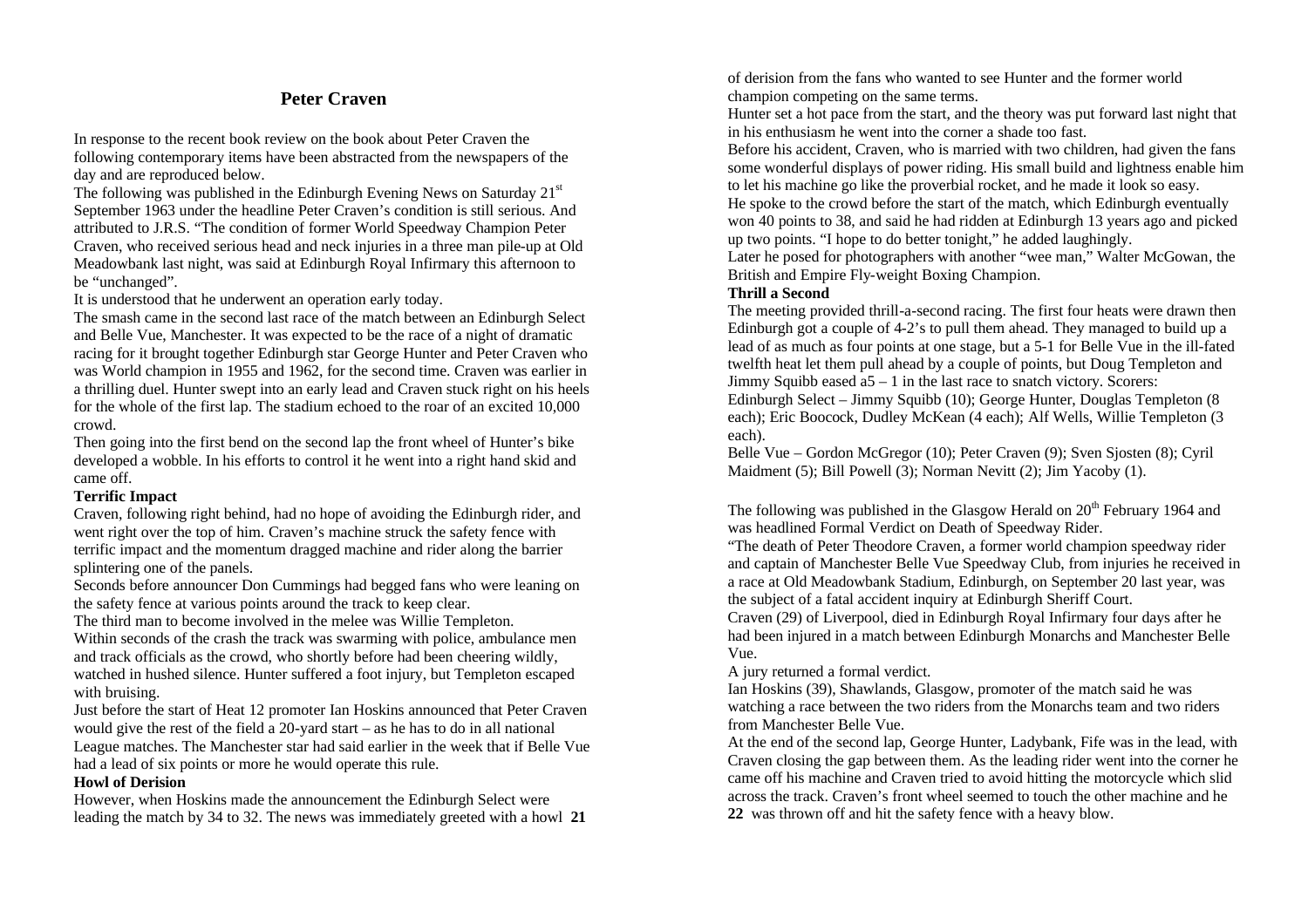Charles Allen, engineer, Craigentinny Avenue, Edinburgh, who was acting as pit mechanic for Hunter said he examined Hunter's machine after the accident and he found the engine had seized because of a broken piston. The damage could not have been foreseen."

Note for Information: The Fatal Accident Inquiry was held on 19<sup>th</sup> February 1964. The actual verbatim court records have not been archived in the Scottish Records System for the period that includes this date.

#### **BackTrack**

For those of you who like your history a bit more recent than some of us fossilised fact finders (Dave Lanning's description of Jim) you may be interested in the magazine that describes it self as the new retro speedway magazine. Volume 1 no. 1 had a special launch price of £1.00 but will £16 per year for a UK subscription for 6 issues.

Having invested in the first edition at the bargain price I was impressed by the quality and content and know it will provide those unfamiliar with the 70s and 80s a big insight into this era.

The big shock was the photographs of Bruce Penhall as he is today. I can liken the experience to Nelson Mandela's release from prison, the person you saw in the photographs and the vision you had in your mind's eye when the name Bruce Penhall was mentioned, had changed markedly from the man today. The image I had of Bruce was the "youngster" who was a world beater. The 46 year old Bruce was so different from the blond all American boy. Even Howard Cole – who I remember back in the days when he was known as Kid Bodie – looks older. (Maybe I should look in the mirror too.) **Jim Henry**

### **Format Changes 2004**

The format changes introduced for 2004 have caused quite a split in the ranks of many supporters. Gone is the tactical substitute and golden double rules used in 2003. In come the Tactical Ride (TR) and the new Tactical Substitute (TS). The TR can be used by rider who is already programmed for the heat starting from the starting gate. The rider nominated for the TR ride scores double. TR rides can only be taken when a team is eight or more points behind after heat four and can be used twice during the match. The TS rides must be taken from 15 metres behind the starting gate and the TS is a replacement rider. The TS can only be used once per meeting. We make no comment on the new rule but it is one future historians may have some comments about. Obviously the promoters will be monitoring the rule. The proof of the pudding will be the next British Speedway Promoters Conference when the new rules will be retained or flung out.

### **For the Purists**

For you collectors out there a few of the early 2004 season Edinburgh meetings have programmes which have used two different covers. The match versus Glasgow on May  $7<sup>th</sup>$  2004 featured three different covers. Does any other track use different covers or different coloured covers for their match programmes this season, if so, please let us know. From a historical slant we have discovered Glasgow White City used different colours in 1931 and St Austell adopted this practice in the early 1960s. Can anyone tell us just how many different colours St Austell used per match?

# **Eric Abbott**

We were saddened to hear, from his long-term friend Fed Paul, of the sudden death of Eric Abbott. Eric was a subscriber to The Speedway Researcher and a researcher himself into Plymouth Speedway. Many of you will know Eric through his adverts in the VSM, as well as The Researcher, trying (with Fred) to compile the history of Plymouth Speedway. Eric was a good friend of The Researcher, regular correspondent and our condolences go to his family. We hope that all the Plymouth research carried out by Eric will perhaps be continued by Fred and others, as a history of that track is long overdue. **The Editors**

### **Post War Walthamstow History Complete**

Purely by chance it emerged that an old friend of Jim Henry had a copy of the programme for the meeting that was the last, vital, plank in Alan Bates' records of Walthamstow Speedway in the 1949 – 1951 era. The programme from Chapelizod that Alan has asked for many times in this magazine. Alan was advised of the contact details and now has his results complete from stem to stern. We know we have a few collectors who subscribe but many more don't. If you now any collectors, can you ask them if they have the programmes from the matches we feature in our Can You Help section on the off chance they can help. We have helped so many close that last gap. Can we help Alan Jones do it now – see Can You Help section? It would be another feather in our collective cap. **The Editors**

|    |                         | Deadline for the next edition is 31 <sup>st</sup> July 2004 |
|----|-------------------------|-------------------------------------------------------------|
|    |                         | The Speedway Researcher is edited and published by :        |
|    | <b>Graham Fraser</b>    | <b>Jim Henry</b>                                            |
|    | <b>7 B Bruce Street</b> | 90 Greenend Gardens,                                        |
|    | Stirling, FK8 1PD       | Edinburgh, EH177QH                                          |
| 24 | Tel: 01786 471992       | Tel: 0131 664 7185                                          |